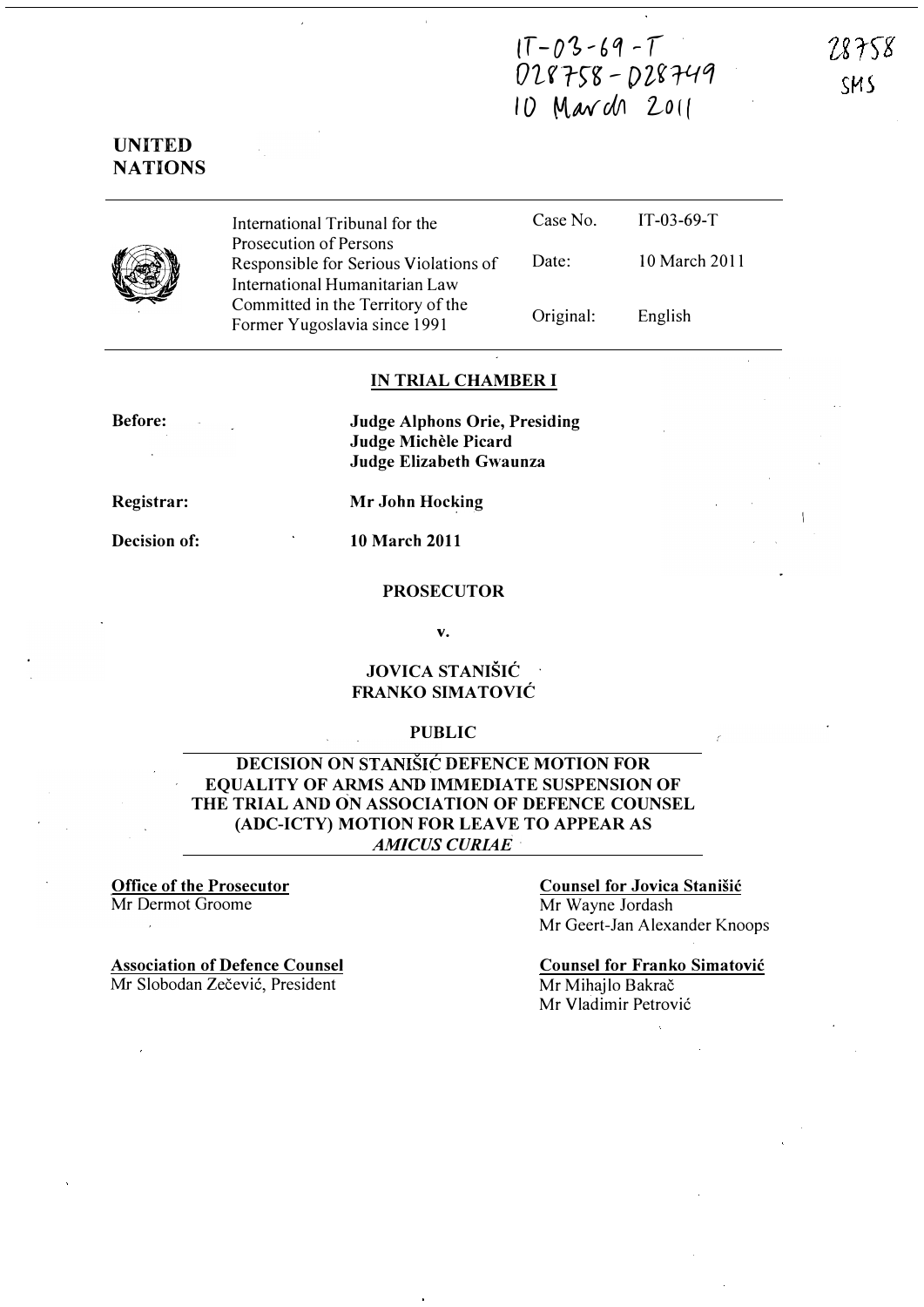# I. PROCEDURAL HISTORY

1. On 2 February 2011, the Stanisic Defence filed its 'Urgent Stanisic Motion for Equality of Arms and Immediate Suspension of the Trial (other than the Examination of Remaining Prosecution Witnesses) with Annexes A-K' ("Motion"), wherein it requests the Chamber to: (i) "quash the [Registry's] funding decisions in this case [and] compel the Registry to provide adequate resources to facilitate a fair trial pursuant to Articles 20 and 21 of the Statute" of the Tribunal;<sup>1</sup> and (ii) suspend all aspects of the trial process, other than.the examination of the remaining Prosecution witnesses, until such resources are provided to the Stanistic Defence.<sup>2</sup> The Prosecution filed a limited response to the Motion ("Prosecution Response"). $^3$ 

2. Following an invitation from the Chamber,<sup>4</sup> the Registrar filed submissions on the Motion ("Registrar's Submission") pursuant to Rule 33 (B) of the Tribunal's Rules of Procedure and Evidence ("Rules").<sup>5</sup> With the leave of the Chamber, the Stanisic Defence responded to the Registrar's Submission ("Stanišić Defence Reply")<sup>6</sup> and the Registrar subsequently replied to the Stanišić Defence Reply ("Registrar's Reply").<sup>7</sup>

3. The Association of Defence Counsel Practising before the International Criminal Tribunal for the former Yugoslavia ("ADC-ICTY") requested leave to appear as amicus curiae in relation to the Motion ("ADC-ICTY Motion").<sup>8</sup> The Registrar,  $9$  the Prosecution<sup>10</sup> and the Simatović Defence responded to the ADC-ICTY Motion.<sup>11</sup>

Motion, para. 38.

<sup>&</sup>lt;sup>2</sup> Motion, para. 39.

Trosecution Limited Response to Stanisic Motion for Equality of Arms and Immediate Suspension of the Trial, 4.<br>February 2011.

<sup>&</sup>lt;sup>4</sup> T. 10906, 2 February 2011. The Chamber invited the Registrar to file any submissions by 8 February 2011,

<sup>&</sup>lt;sup>5</sup> Registrar's Submission Pursuant to Rule 33 Regarding Urgent Stanišić Motion for Equality of Arms and Immediate Suspension of the Trial (Confidential), 11 February 201l. The Chamber, by informal communication on 7 February 2011, granted the Registrar an extension of time until 12pm on 11 February 2011 for the filing of any submissions in relation to the Motion.

<sup>&</sup>lt;sup>6</sup> Urgent Stanišić Application for Leave to Reply to Registrar's Submission Pursuant to Rule 33 Regarding Defence Motion for Equality of Arms and Immediate Suspension of Trial (Confidential), 17 February 2011 ("Stanišić Application. for Leave to Reply"); Stanisic Reply to Registrar Submission Pursuant to Rule 33 Regarding Defence Motion for Equality of Arms and Immediate Suspension of Trial (Confidential), 22 February 2011. The Stanisic . Defence Application of 17 February 2011 was filed confidentially, rather than publicly, following a series of informal communications between the Stanisic Defence, the Registry and the Chamber on 16 February 201l. The Chamber granted leave to reply by informal communication on 18 February 201l. .

<sup>7</sup>Registrar's Application for Leave to Reply '(Confidential), 28 February 2011; Registry Submission Pursuant to Rule 33(B) Regarding the Stanisic Reply (Confidential), 4 March 2011 ("Registrar's Reply"). The Chamber granted leave to reply by informal communication on 1 March 2011.

<sup>&</sup>lt;sup>8</sup> Association of Defence Counsel (ADC-ICTY) Motion for Leave to Appear as Amicus Curiae, 22 February 2011. On 22 February 2011, the Chamber through an informal communication requested the parties and the Registry to file any responses to the ADC-ICTY Motion by close of business on 24 February 2011.

<sup>&</sup>lt;sup>9</sup> Registrar's Submission Pursuant to Rule 33 Regarding Association of Defence Counsel (ADC-ICTY) Motion for Leave to Appear as Amicus Curiae, 24 February 2011 ("Registrar's Submission on ADC-ICTY Motion").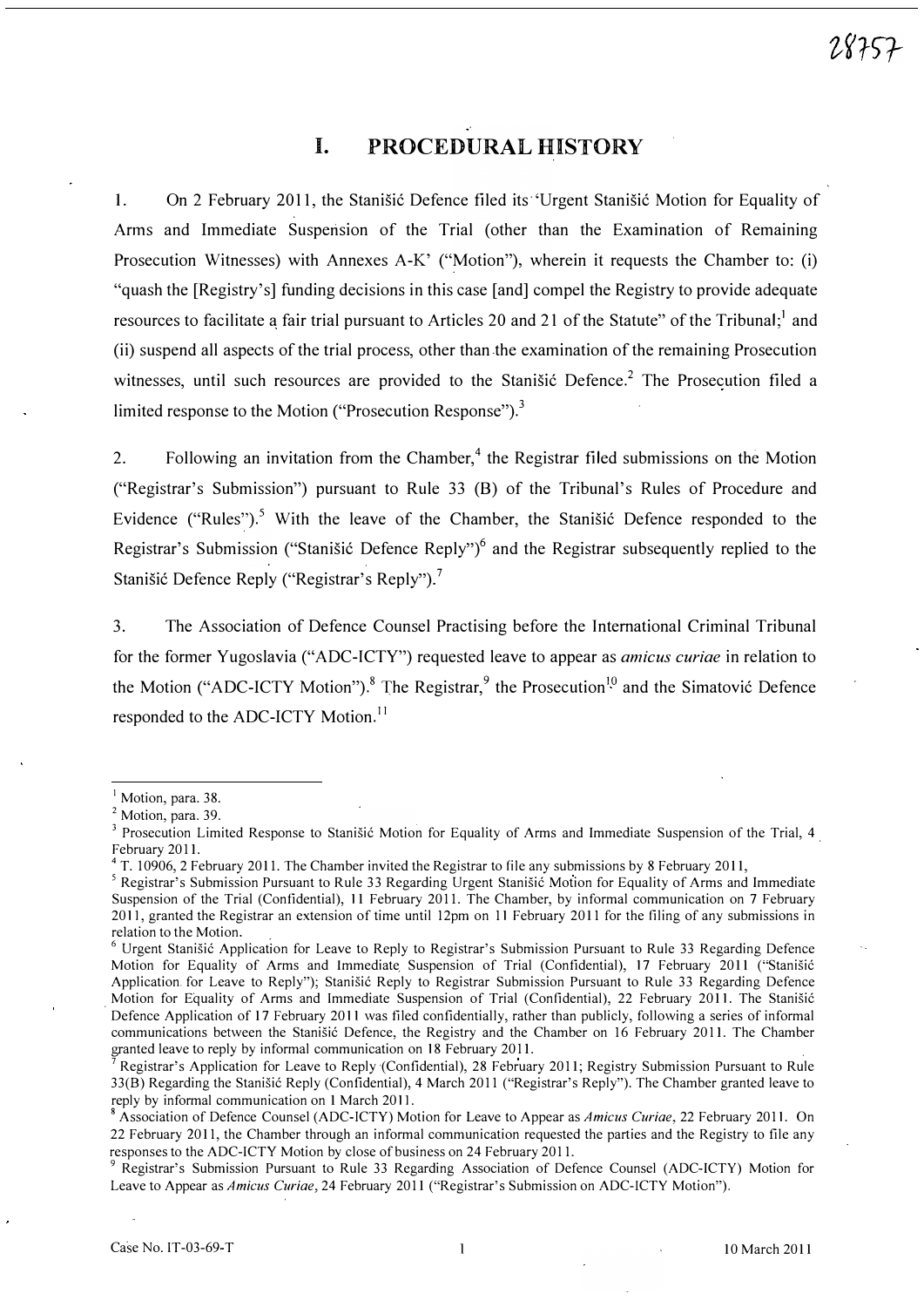# 11. SUBMISSIONS

### A. Motion

4. The Stanistic Defence submits that the resources provided by the Registry for the purposes of Jovica Stanišić's ("Accused") defence are inadequate and fall short of the amount needed to employ two appropriately qualified Counsel and a team of support staff on a full time basis.<sup>12</sup> The Stanisic Defence argues that the Registry has undermined the Accused's right to an equality of arms, "thereby placing the Defence at a substantial disadvantage when presenting its case".<sup>13</sup> Accordingly, the Stanišić Defence requests the Chamber to intervene in relation to the Registry's funding decisions on the basis of the Chamber's inherent power to ensure that trial proceedings are fair.<sup>14</sup> Further, the Stanišić Defence requests a suspension of all aspects of the trial process, other than the examination of the Prosecution witnesses, until adequate resources are provided.<sup>15</sup> It argues that the currently constituted Stanišić Defence team does not have the capacity to complete tasks beyond the examination of Prosecution witnesses "without being forced to endure excessive and unreasonable working conditions".<sup>16</sup> Finally, the Stanišić Defence requests that the Registry be restrained from "any further reduction in the Defence budget".<sup>17</sup>

5. The Stanisić Defence asserts that the Registry's funding decisions in respect of it are manifestly flawed, in that they fail "to take into account relevant considerations and to conduct reasoned calculations to meet the specificity of the Stanistic case".<sup>18</sup> It submits that the Registrar's calculation of the lump sum applicable to the Stanišić Defence team pursuant to the 'Defence Counsel – Trial Legal Aid Policy'("Legal Aid Policy")<sup>19</sup> fails to take into account a number of considerations, including: whether or not the Stanišić Defence perform trial related work on nonsitting days;<sup>20</sup> the fact that Counsel and staff are expected to be available during all non-sitting days;<sup>21</sup> the heightened impact of the use of Rule 92  $ter$  statements on a case that sits only part

<sup>&</sup>lt;sup>10</sup> Prosecution Response to Association of Defence Counsel (ADC-ICTY) Motion for Leave to Appear as Amicus Curiae, 24 February 2011 ("Prosecution Response to ADC-ICTY Motion").

<sup>&</sup>lt;sup>1</sup> Simatović Defence Response to ADC Motion for Leave to Appear as Amicus Curiae, 28 February 2011 ("Simatovic Response to ADC-ICTY Motion"). Although the Simatovic Response to ADC-ICTY Motion was filed late, the Chamber will exceptionally consider the response to have been validly filed. <sup>12</sup> Motion, para. 14; see also paras 1-2.

<sup>&</sup>lt;sup>13</sup> Motion, para. 1.

<sup>&</sup>lt;sup>14</sup> Motion, paras 4, 7.

<sup>&</sup>lt;sup>15</sup> Motion, para. 2.

<sup>&</sup>lt;sup>16</sup> Ibid. The Chamber notes that the last Prosecution witness testified on 9 February 2011.

<sup>&</sup>lt;sup>17</sup> Motion, para. 3.

<sup>&</sup>lt;sup>18</sup> Motion, para. 14.

<sup>&</sup>lt;sup>19</sup> Defence Counsel - Trial Legal Aid Policy, 1 November 2009.

 $2<sup>20</sup>$  Motion, para. 21.

 $21$  Motion, paras 24 -25.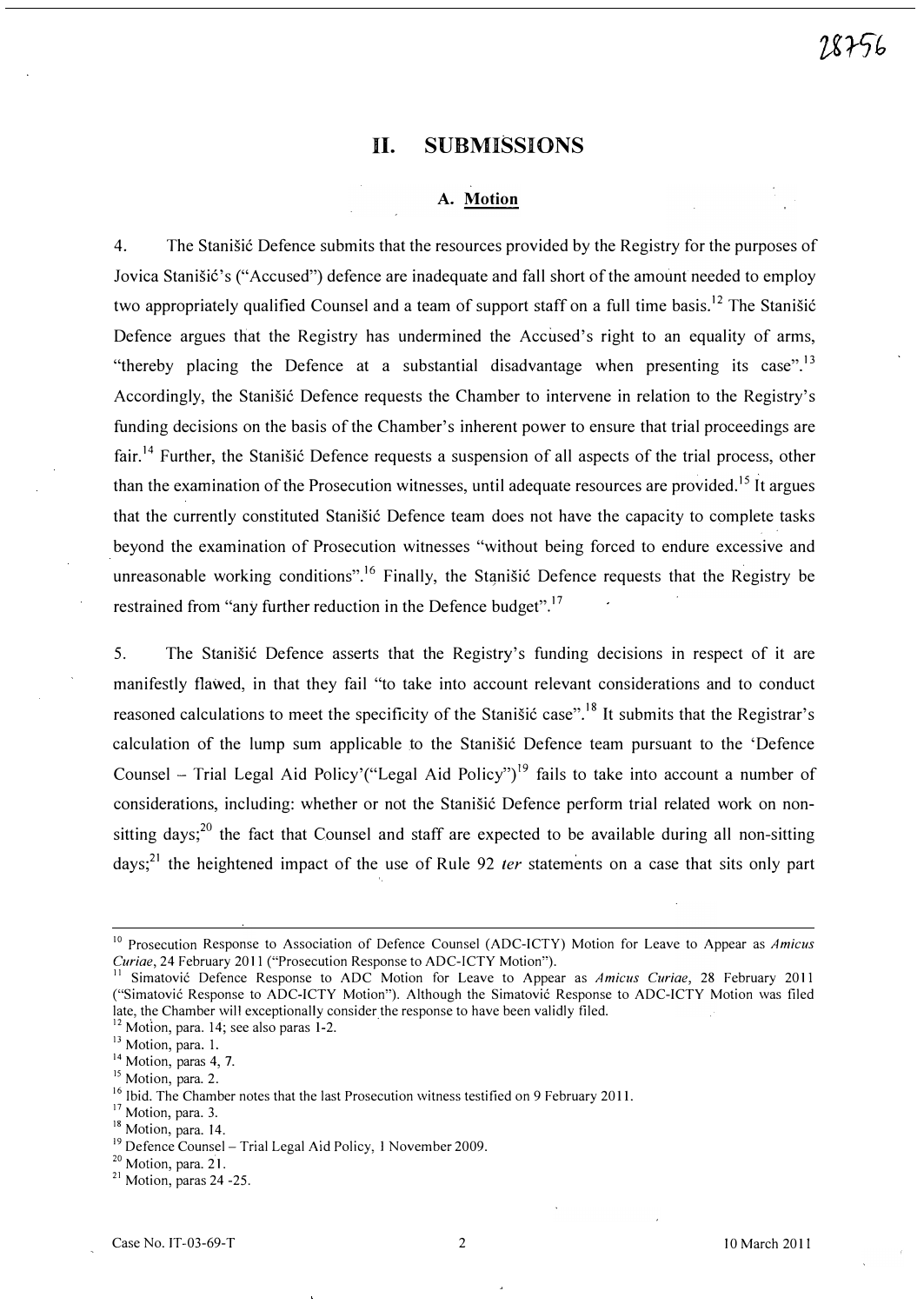time;<sup>22</sup> and the increase in the amount of disclosure received due to the prolonged nature of the proceedings.23 In addition, it argues that the Registrar appears to have taken into account an irrelevant consideration, being payment arrangements between the Accused and his defence team.<sup>24</sup> The Stanišić Defence submits that the assessments made by the Registrar were not careful and casespecific to the unique difficulties faced by the Stanisić Defence.<sup>25</sup>

# B. Prosecution Response

6. The Prosecution submits that it would be inappropriate for it to interject in disagreements between the Registry and the Stanisic Defence with respect to the Accused's legal representation.<sup>26</sup> The Prosecution notes that there are two Counsel on the record for the Accused,<sup>27</sup> and submits that the Chamber should require the currently constituted team to meet all of its deadlines for responses and submissions.<sup>28</sup>

### C. Registrar's Submission

7. The Registrar submits firstly that the Motion should have been brought before the President of the Tribunal pursuant to Article 31 (C) of the Directive on the Assignment of Defence Counsel ("Directive"),<sup>29</sup> rather than before the Chamber.<sup>30</sup> The Registrar submits that the Stanišić Defence fails "to provide justification for involving the Trial Chamber in a matter that relates strictly to the funding of the case".<sup>31</sup> Secondly, the Registrar submits that his calculation of the lump sum payable to the Stanišić Defence for the Prosecution phase of the proceedings was a reasonable exercise of administrative power,<sup>32</sup> in that he: (i) applied the legal provisions governing the remuneration of Defence Counsel set out in the Directive and the Legal Aid Policy;<sup>33</sup> (ii) considered all relevant factors, including the unique difficulties faced by the Stanišić Defence, and accommodated them to " the extent permitted within his discretion;<sup>34</sup> and (iii) accorded the Stanisic Defence full procedural fairness.<sup>35</sup> Finally, the Registrar submits that the Stanistic Defence may claim compensation for work performed on non-sitting days in accordance with paragraph 24 of the Legal Aid Policy,

<sup>&</sup>lt;sup>22</sup> Motion, para. 22.

<sup>&</sup>lt;sup>23</sup> Motion, para. 23.

 $24$  Motion, paras 16-17.

 $25$  Motion, paras 26-32.

<sup>&</sup>lt;sup>26</sup> Prosecution Response, para. 2.

 $27$  Prosecution Response, paras 2, 4

<sup>28</sup> Prosecution Response, para. 12.

<sup>&</sup>lt;sup>29</sup> Directive on the Assignment of Defence Counsel (Directive No.  $1/94$ )(IT/73/REV.11).

<sup>&</sup>lt;sup>30</sup> Registrar's Submission, paras 24-27.

<sup>&</sup>lt;sup>31</sup> Registrar's Submission, paras 25-26.

<sup>&</sup>lt;sup>32</sup> Registrar's Submission, paras 31-33.

<sup>&</sup>lt;sup>33</sup> Registrar's Submission, paras 34-35.

<sup>&</sup>lt;sup>34</sup> Registrar's Submission, paras 36-38.

<sup>&</sup>lt;sup>35</sup> Registrar's Submission, paras 39-42.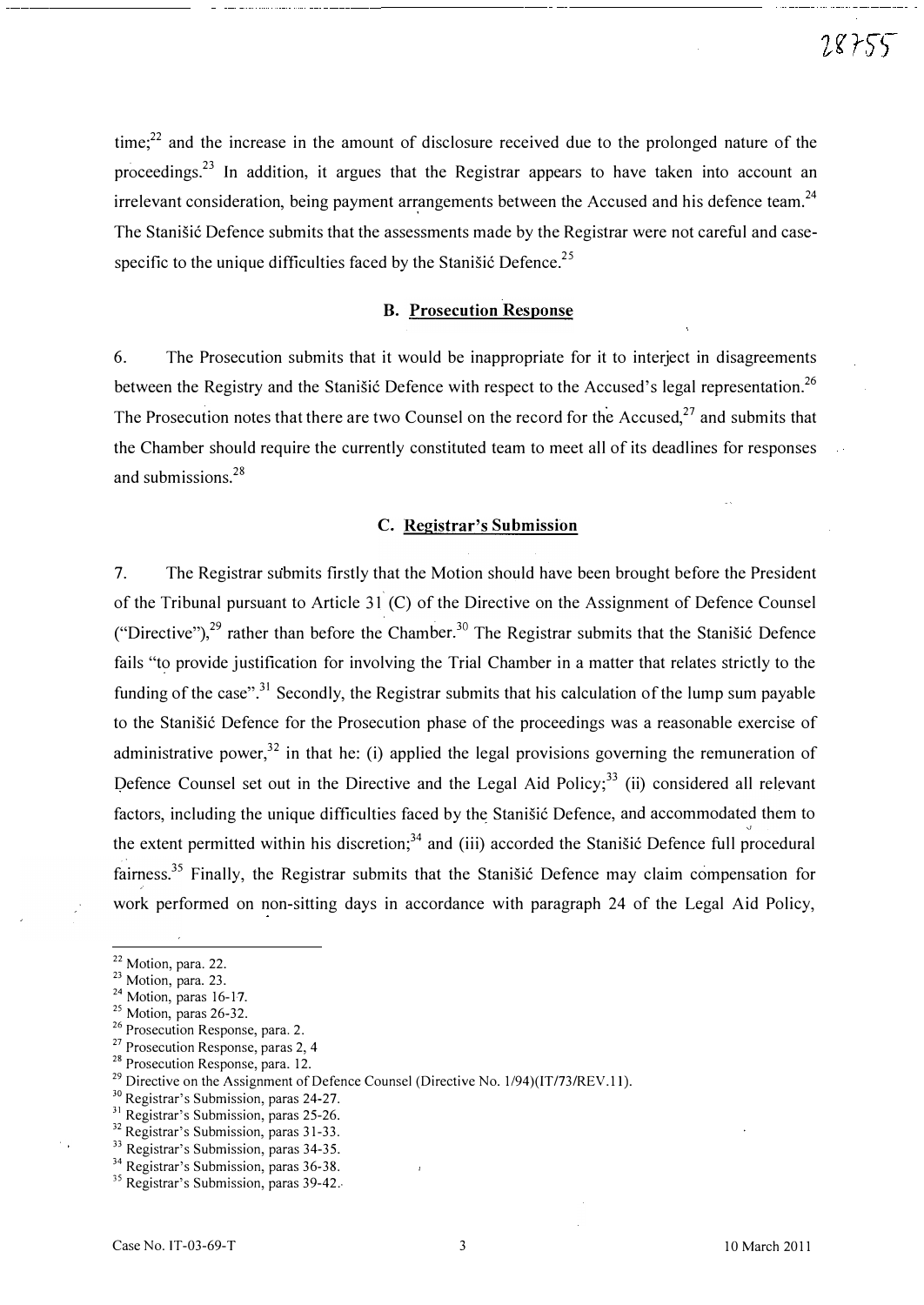which sets out a mechanism for adjustment of the lump sum at the end of the Prosecution phase ("Adjustment Mechanism").<sup>36</sup> The Registrar submits that the Adjustment Mechanism will, if adequately justified by the Stanišić Defence and verified with the Chamber, "allow for compensation for non-sitting days during which the Defence performed reasonable and necessary work".<sup>37</sup> The Registrar notes that the funding of the Defence phase of the case will be finalised "once the scheduling of the commencement of the phase and its estimated duration are determined following information from the Trial Chamber".<sup>38</sup>

#### D. Stanisic Defence Reply

8. The Stanisic Defence submits that the Chamber  $-$  rather than the President  $-$  is best placed to deal with the Motion.<sup>39</sup> It submits that the Registry's failure to act fairly or expeditiously in relation to its funding issues necessitated an urgent application to the Chamber.<sup>40</sup> The Stanišić Defence argues that in recent communications, the Registry has taken an "incremental approach".<sup>41</sup> in offering solutions to the Stanišić Defence's funding problems, thereby demonstrating that it has previously failed to adequately consider the Stanišić Defence's arguments and to act with procedural fairness.<sup>42</sup> The Stanišić Defence urges the Chamber to ensure that the Registrar's decisions in relation to the funding of both Prosecution and Defence phases are reasonable in the particular circumstances of this case.<sup>43</sup> In addition, the Stanistic Defence requests the Chamber to lift the confidentiality of the Stanišić Application for Leave to Reply and the Stanišić Defence Reply. or alternatively to grant it leave to file both documents publicly.<sup>44</sup> Further, it requests that the Registrar's Submission be filed publicly so that the Registrar's funding decisions in respect of the Stanišić Defence are available to the public. $45$ 

# E. Registrar's Reply

9. The Registrar reiterates that Article 31 (C) of the Directive provides the proper remedy for funding disputes.<sup>46</sup> In addition, the Registrar submits that he has acted in accordance with his obligations under the Legal Aid Policy and ensured that the Stanišić Defence "continued to receive

<sup>&</sup>lt;sup>36</sup> Registrar's Submission, paras 28-30, 37, 41.

<sup>&</sup>lt;sup>37</sup> Registrar's Submission, para. 28.

<sup>&</sup>lt;sup>38</sup> Registrar's Submission, para. 49.

<sup>&</sup>lt;sup>39</sup> Stanišić Defence Reply, para. 16.

<sup>&</sup>lt;sup>40</sup> Stanišić Defence Reply, paras 4, 15.

<sup>&</sup>lt;sup>41</sup> Stanišić Defence Reply, para. 12.

<sup>&</sup>lt;sup>42</sup> Stanišić Defence Reply, paras 10-16.

<sup>43</sup> Stanišić Defence Reply, para. 19.

<sup>&</sup>lt;sup>44</sup> Stanišić Defence Reply, para. 2.

<sup>45</sup> Stanišić Defence Reply, para. 3.

<sup>&</sup>lt;sup>46</sup> Registrar's Reply, para. 2.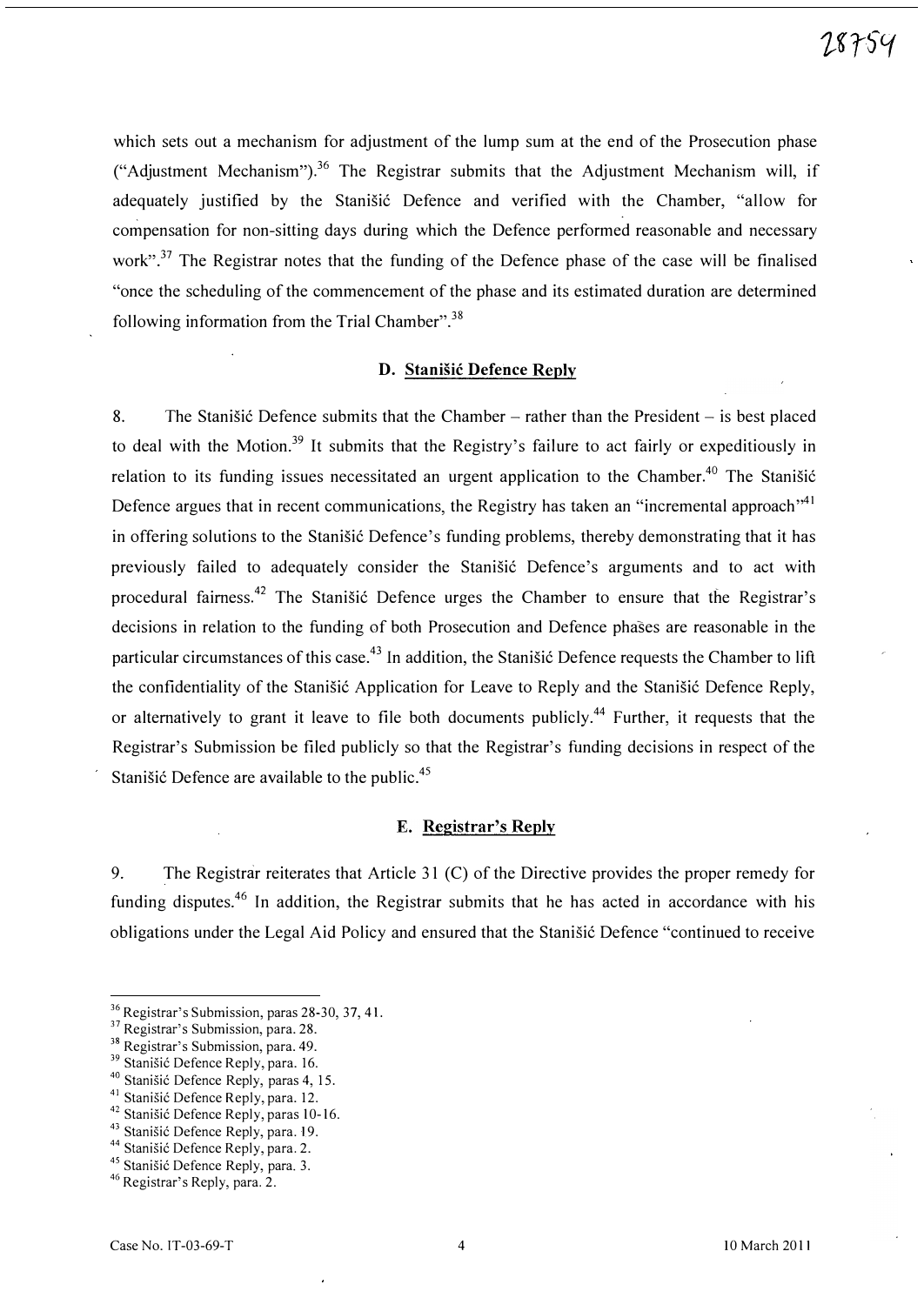its regular funding at all times".<sup>47</sup> Finally, the Registrar submits that he has not made any determination in relation to funding for the Defence phase, nor has he pre-determined any matters.<sup>48</sup>

# F. ADC-ICTY Motion

10. The ADC-ICTY submits that the funding issue raised in the Motion "presents a direct threat to the ability of defence counsel and team members to adequately defend accused persons at the ICTY".<sup>49</sup> It submits that the ADC-ICTY is in a unique position to assist the Chamber in determining the Motion, and in understanding how recent funding decisions have impacted on the ability of accused persons to prepare and present a defence.<sup>50</sup>

### G. Responses to ADC-ICTY Motion

11. The Registrar submits that the funding issues in this case have no direct application to any other defence teams working before the Tribunal,<sup>51</sup> but ultimately takes no position on the filing of an *amicus curiae* brief by the ADC-ICTY.<sup>52</sup> Similarly, the Prosecution takes no position on the ADC-ICTY Motion but reserves its right to further respond in the event the ADC-ICTY is invited to make submissions.<sup>53</sup> The Simatović Defence does not object to the ADC-ICTY Motion.<sup>54</sup>

# Ill. APPLICABLE LAW

### (i) Settlement of disputes over payment of Defence Counsel

12. Pursuant to Rule 31 (C) of the Directive, where a dispute arises between a party and the Registrar over remuneration or reimbursement of expenses and the dispute involves a sum greater than €4,999:

an aggrieved party may file a request for review with the Registrar, who shall refer the matter to the President for his determination. Before making a determination the President shall request submissions from the aggrieved party and the respondent. The President's determination shall be final and binding upon the parties.

(ii) Power of the Chamber to ensure that the trial of an accused person is fair

13. Article 20 of the Statute provides in relevant part that a Trial Chamber "shall ensure that a trial is fair and expeditious and that proceedings are conducted in accordance with the rules of

<sup>&</sup>lt;sup>47</sup> Registrar's Reply, para. 3.

<sup>&</sup>lt;sup>48</sup> Registrar's Reply, para. 6.

<sup>49</sup>ADC-]CTY Motion, para. 4.

<sup>&</sup>lt;sup>50</sup> ADC-ICTY Motion, para. 7.

<sup>&</sup>lt;sup>51</sup> Registrar's Submission on ADC-ICTY Motion, para. 2.

<sup>&</sup>lt;sup>52</sup> Registrar's Submission on ADC-ICTY Motion, para. 3.

<sup>&</sup>lt;sup>53</sup> Prosecution Response to ADC-ICTY Motion, para. 2.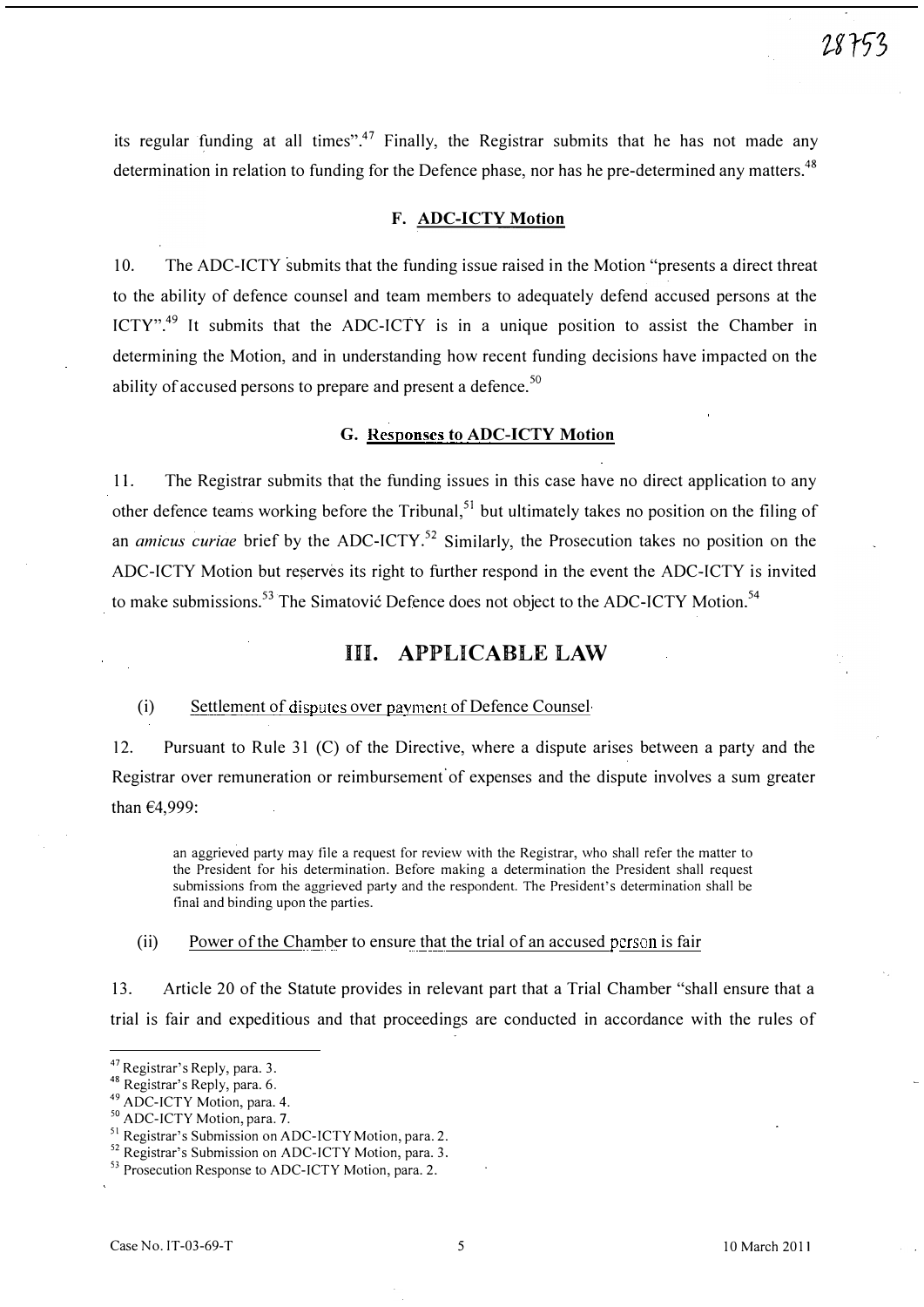procedure and evidence, with full respect for the rights of the accused". Article 21 of the Statute sets out the rights of an accused person before the Tribunal, including his right to a fair and public hearing and his right to have adequate time and facilities for the preparation of his defence.

14. Where the power to review a decision of the Registrar is specifically conferred on the President of the Tribunal, the Trial Chamber cannot appropriate that power for itself.<sup>55</sup> However, a Trial Chamber otherwise has an inherent power to ensure that the trial of an accused person is fair and expeditious.<sup>56</sup> Further, the President has stated that "review of a decision by the Registrar on allocation of funds in terms of its impact upon the right of an accused to 'equality of arms' with the Prosecution lies with the relevant Chamber".<sup>57</sup> When a Trial Chamber uses its inherent power to intervene in the decision making powers of the Registrar, it must ensure that the accused person has first exhausted all available remedies.<sup>58</sup>

(iii) Recalculation of lump sum at end of phase

15. Paragraphs 23 to 26 of the Legal Aid Policy provide for reconciliation of the lump sum payable at the end of a phase, as follows:

23) Once the phase is completed and its actual duration is known, the Registrar shall recalculate the lump sum in accordance with the revised duration in order to undertake reconciliation between the funds so far paid to the Defence and the funds the Defence is entitled to receive, based on the recalculated lump sum;

24) In recalculating the lump sum, the Registrar shall take the following days into account:

• The actual number of sitting days, and

• The number of non-sitting days for which he is satisfied, based on information from the Trial Chamber and submissions from'Lead Counsel, that reasonable and necessary work was performed by the Defence team. This does not normally apply to periods of 5 or more consecutive working non-sitting days, unless information available to the Registrar dictates otherwise. If work was performed on such days, the Defence may be entitled to remuneration under the recess payment scheme [...].

<sup>&</sup>lt;sup>54</sup> Simatović Response to ADC-ICTY Motion, p. 1.

<sup>&</sup>lt;sup>55</sup> Prosecutor v. Vidoje Blagojević, Case No. IT-02-60-AR73.4, Public and Redacted Reasons for Decision on Appeal by Vidoje Blagojević to Replace his Defence Team, 7 November 2003, para. 7 ("Blagojević Decision"). See also Prosecutor v. Vojislav Šešelj, Case No. IT-03-67-PT, Decision on the Financing of the Defence of the Accused, 30 July 2007, para. 35 ("Sešelj 30 July 2007 Decision").

<sup>&</sup>lt;sup>56</sup> Prosecutor v. Vojislav Šešelj, Case No. IT-03-67-T, Decision on the Registry Submission Pursuant to Rule 33(B) Following the President's Decision of 17 December 2008, 9 April 2009, para. 20 ("Šešelj 2009 Decision"); Blagojević Decision, para. 7; Prosecutor v. Zejnil Delalić et al., Case No. IT-96-21-A, Order on Esad Landžo's Motion for Expedited Consideration, 15 September 1999, p. 2.

<sup>&</sup>lt;sup>57</sup> Prosecutor v. Vojislav Šešelj, Case No. IT-03-67-PT, Decision on Appeal Against Registry Decision of 19 December 2006, 12 March 2007, para. 6. See also Seselj 30 July 2007 Decision, para. 36; and Prosecutor v. Vojislav Šešelj, Case No. IT-03-67-PT, Decision on Appeals Against Decisions of the Registrar of 4 January. 2007 and 9 February 2007, 25 April 2007, para. 12.

<sup>&</sup>lt;sup>58</sup> Šešelj 2009 Decision, para. 20; Prosecutor v. Momčilo Krajišnik, Case No. IT-00-39-A, Decision on "Motion Seeking Revicw of the Decisions of the Registry in Relation to thc Assignment of Counsel", 29 January 2007, p. 3.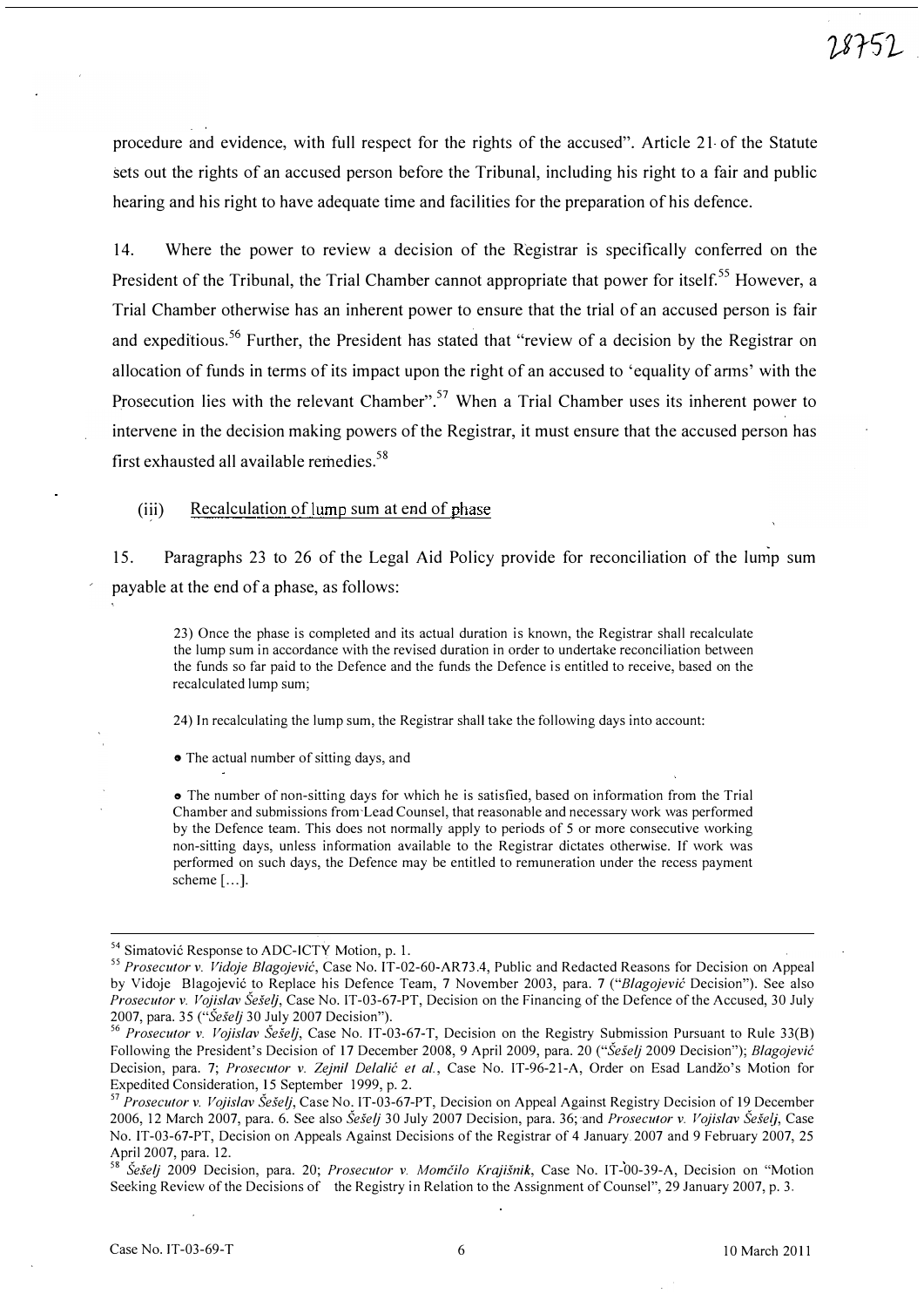25) For this purpose, the Defence is required to keep and submit to the Registrar together with the End-of-Stage Report detailed information regarding the work that was performed by each Defence tcam member during all non-sitting days which took place during the phase.

26) If the recalculated lump sum is consistent with the provisional lump sum, the corresponding End-of-Phase payment will be made in full. If the recalculated lump sum is bigger than the provisional lump sum, the corresponding increase in the 'lump sum shall be paid to the Defence with the End-of-Stage payment. If the recalculated lump sum is smaller than the provisional lump sum, the corresponding amount disbursed to the Defence team which exceeds the recalculated lump sum shall be subtracted from the End-of-Phase payment.

(iv) Request for leave to appear as amicus curiae

16. Pursuant to Rule 74 of the Rules, a Chamber "may, if it considers it desirable for the proper determination of the case, invite or grant leave to a State, organization or person to appear before it and make submissions on any issue specified by the Chamber".

17. A request for leave to appear as *amicus curiae* may be granted if the State, organization or person requesting such standing may assist the Chamber in its consideration of matters before it.<sup>59</sup>

# IV. DISCUSSION

18. The issue before the Chamber is whether the Registrar's decisions, in determining the total amount of funding payable to the Stanisic Defence for the Prosecution phase, result in a violation of the Accused's fair trial rights. As set out below, the Chamber considers that it is not yet in a position to determine whether such a violation has occurred.

19. In order to determine whether the Registrar's funding decisions violate the Accused's fair trial rights, the Chamber must be informed of the *total* amount that the Registrar contributes to the Accused's defence for the Prosecution phase, so as to consider, *inter alia*, its adequacy. In the present instance, the total amount of funding to be provided to the Stanisić Defence for the Prosecution phase is still unknown. At the end of the Prosecution phase, the Registrar will *recalculate* the lump sum payable to the Stanisić Defence, taking into account any adjustment pursuant to paragraph 24 of the Legal Aid Policy. In accordance with this provision the Stanisi6 Defence may be compensated for work performed on non-sitting days during the Prosecution phase. Therefore, the Adjustment Mechanism may have an important effect on the total amount of funding that the Stanisić Defence ultimately receives for the Prosecution phase of the case. The Chamber notes that, pursuant to Article 31 (C) of the Directive, if the Stanisic Defence is not satisfied with

<sup>&</sup>lt;sup>59</sup> Prosecutor v. Ante Gotovina et al., Case No. IT-06-90-T, Decision on Association of Defence Counsel (ADC-lCTY) Motion for Leave to Appear as Amicus Curiae, 9 June 2009, para. 4; Prosecutor v. Radoslav Britanin, Case No. IT-99-36-A, Decision on Association of Defence Counsel Request to Participate in Oral Argument, 7 November 2005, p. 3.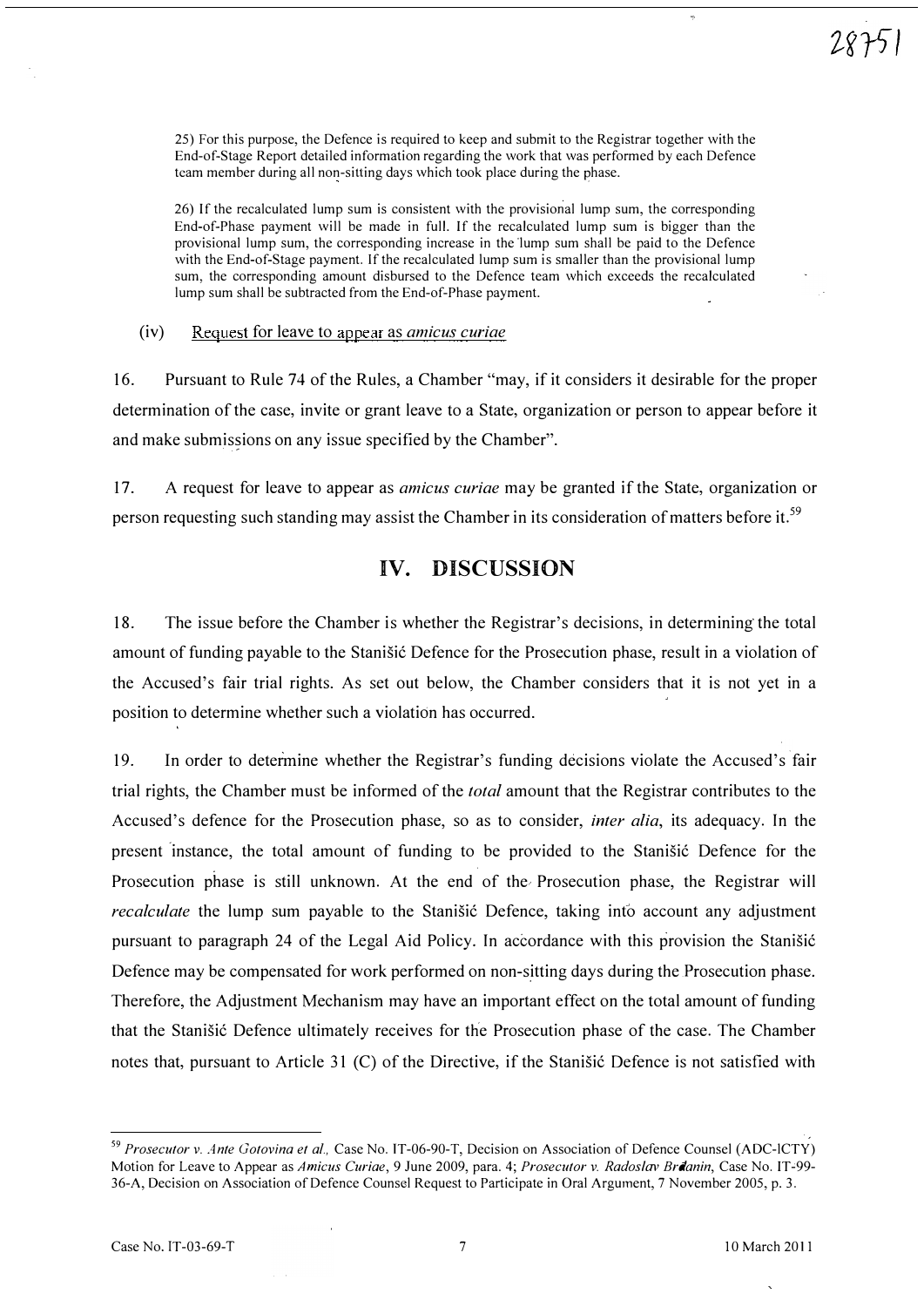the result of the Registrar's lump sum recalculation, it may file a request for review with the Registrar, who shall then refer the matter to the President.

20. Until the final amount of funding for the Prosecution phase has been determined, the Chamber is not in a position to determine whether a violation of the Accused's fair trial rights has occurred, and what the nature of that violation, if any, might be. On this basis, the Chamber finds that the Motion is premature. Similarly, any request for intervention in respect of funding for the Defence phase is also premature. The Chamber therefore denies the Stanisić Defence's request for orders quashing the Registrar's funding decisions and compelling the Registry to provide adequate resources, and further denies the request for suspension of the trial.

21. The Chamber notes that the Prosecution will soon close its case.<sup>60</sup> The Chamber encourages the Stanišić Defence to provide the Registrar with the information necessary for the Adjustment Mechanism as soon as possible. This will allow the Registrar to complete the lump sum recalculation as soon as possible after the end of the Prosecution phase.

22. Given that the Motion is premature, the Chamber considers that it would not be assisted by submissions from the ADC-ICTY at this stage. Accordingly, it denies the ADC-ICTY Motion without prejudice.

23. The Chamber notes the Stanišić Defence's request to lift the confidential status of various filings related to the Motion.<sup>61</sup> It also observes that the Registrar has made no formal submissions on this matter. The Chamber will therefore defer its decision on the status of the relevant filings until the Registrar presents his view on the matter.

 $60$  The Chamber notes further that the Prosecution phase in terms of funding will conclude at the end of any Rule 98 bis procedure in this case. The Chamber has ordered that oral submissions pursuant to Rule 98 his, if any, be heard on 7, 8, 11 and 12 April 2011 - see Scheduling Order, 2 March 2011. The Chamber anticipates that the time between any Rule 98 bis hearings and the Chamber's decision in respect of the Rule 98 bis procedure will be short.

<sup>&</sup>lt;sup>61</sup> See supra, para. 8.